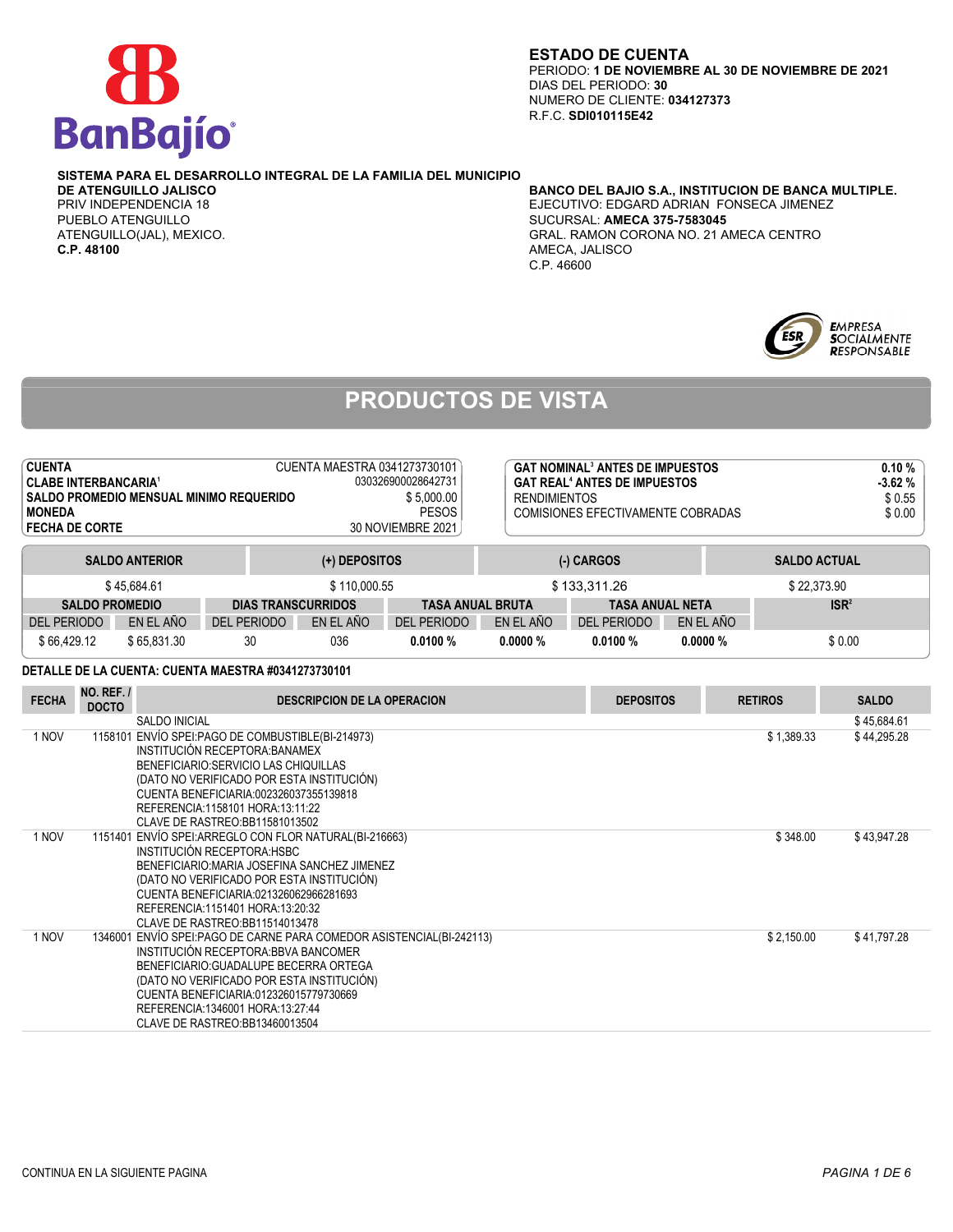

| <b>FECHA</b>  | <b>NO. REF. /</b><br><b>DOCTO</b> | <b>DESCRIPCION DE LA OPERACION</b>                                                                                                                                                                                                                                                                                     | <b>DEPOSITOS</b> | <b>RETIROS</b> | <b>SALDO</b> |
|---------------|-----------------------------------|------------------------------------------------------------------------------------------------------------------------------------------------------------------------------------------------------------------------------------------------------------------------------------------------------------------------|------------------|----------------|--------------|
| 1 NOV         |                                   | 1169801 ENVÍO SPEI: PAGO DE ALIMENTOS (BI-267033)<br>INSTITUCIÓN RECEPTORA: SCOTIABANK<br>BENEFICIARIO: ESMERALDA SANDYVEL PALOMARES V<br>(DATO NO VERIFICADO POR ESTA INSTITUCIÓN)<br>CUENTA BENEFICIARIA:044326256038569324<br>REFERENCIA:1169801 HORA:14:56:26<br>CLAVE DE RASTREO: BB11698013506                   |                  | \$9,569.00     | \$32,228.28  |
| 4 NOV         |                                   | 1187901 ENVÍO SPEI: EXTINTORES (BI-234063)<br>INSTITUCIÓN RECEPTORA: BBVA BANCOMER<br>BENEFICIARIO: JOSE ANGEL PRECIADO MEZA<br>(DATO NO VERIFICADO POR ESTA INSTITUCIÓN)<br>CUENTA BENEFICIARIA:012320001885447788<br>REFERENCIA:1187901 HORA:13:02:30<br>CLAVE DE RASTREO:BB11879013489                              |                  | \$3,480.00     | \$28,748.28  |
| <b>12 NOV</b> |                                   | 7284999 DEPÓSITO SPEI: SUBSIDIO NOVIEMBRE 2021<br>INSTITUCIÓN EMISORA.HSBC<br>ORDENANTE: MUNICIPIO DE ATENGUILLO JALISCO<br>CUENTA ORDENANTE:021326040456197073<br>REFERENCIA:1211112<br>HORA:09:53:02<br>CLAVE DE RASTREO: HSBC165273                                                                                 | \$110,000.00     |                | \$138,748.28 |
| <b>12 NOV</b> | 4                                 | CHEQUE PAGADO EN EFECTIVO                                                                                                                                                                                                                                                                                              |                  | \$24,815.50    | \$113,932.78 |
| <b>12 NOV</b> |                                   | PAGO DE SERVICIO : GOBIERNO-DIF JALISCO(BI-32321013434)<br>REFERENCIA: 5070020JUR1(BI-32321013434)                                                                                                                                                                                                                     |                  | \$4.104.72     | \$109.828.06 |
| 16 NOV        |                                   | 1306001 ENVÍO SPEI: ALIMENTOS COMEDOR ASISTENCIAL (BI-254843)<br>INSTITUCIÓN RECEPTORA: SCOTIABANK<br>BENEFICIARIO: ESMERALDA SANDYVEL PALOMARES V<br>(DATO NO VERIFICADO POR ESTA INSTITUCIÓN)<br>CUENTA BENEFICIARIA:044326256038569324<br>REFERENCIA:1306001 HORA:14:16:26<br><b>CLAVE DE RASTREO:BB13060013491</b> |                  | \$7,000.00     | \$102,828.06 |
| 17 NOV        | 5                                 | CHEQUE PAGADO POR CAMARA DE COMPENSACION (PRESENTADO EL 16NOV2021)<br>RFC CSG970303 PB4<br>BENEFICIARIO: CAJA SOLIDARIA GUACHINANGO SC DE AP DE R                                                                                                                                                                      |                  | \$12,489.60    | \$90,338.46  |
| 23 NOV        | 6                                 | CHEQUE PAGADO EN EFECTIVO                                                                                                                                                                                                                                                                                              |                  | \$6,500.00     | \$83,838.46  |
| 29 NOV        |                                   | 1302201 ENVÍO SPEI:COMBUSTIBLE(BI-178393)<br>INSTITUCIÓN RECEPTORA BANAMEX<br>BENEFICIARIO: SERVICIO LAS CHIQUILLAS<br>(DATO NO VERIFICADO POR ESTA INSTITUCIÓN)<br>CUENTA BENEFICIARIA:002326037355139818<br>REFERENCIA:1302201 HORA:10:30:48<br><b>CLAVE DE RASTREO:BB13022013503</b>                                |                  | \$8,489.00     | \$75,349.46  |
| <b>29 NOV</b> |                                   | 1339401 ENVÍO SPEI: ALIMENTOS COMEDOR ASISTENCIAL (BI-267493)<br>INSTITUCIÓN RECEPTORA: SCOTIABANK<br>BENEFICIARIO: ESMERALDA SANDYVEL PALOMARES V<br>(DATO NO VERIFICADO POR ESTA INSTITUCIÓN)<br>CUENTA BENEFICIARIA:044326256038569324<br>REFERENCIA:1339401 HORA:15:02:42<br>CLAVE DE RASTREO: BB13394013483       |                  | \$7.000.00     | \$68,349.46  |

#### *CONTINUA EN LA SIGUIENTE PAGINA PAGINA 2 DE 6*



**BANCO DEL BAJÍO, S.A., INSTITUCIÓN DE BANCA MÚLTIPLE RECIBE LAS CONSULTAS, RECLAMACIONES O ACLARACIONES EN SU UNIDAD ESPECIALIZADA DE ATENCIÓN A USUARIOS UBICADA EN BLVD. MANUEL J. CLOUTHIER 402, COL. JARDINES DEL CAMPESTRE,** LEÓN, GTO. CP 37128 Y POR CORREO ELECTRÓNICO UNE@BB.COM.MX Y TELÉFONO 477 740 7875, ASÍ COMO CUALQUIERA DE SUS **SUCURSALES U OFICINAS. EN EL CASO DE NO OBTENER UNA RESPUESTA SATISFACTORIA, PODRÁ ACUDIR A LA COMISIÓN NACIONAL PARA LA PROTECCIÓN Y DEFENSA DE LOS USUARIOS DE SERVICIOS FINANCIEROS EN SU PÁGINA DE INTERNET WWW.CONDUSEF.GOB.MX O EN SU CENTRO DE ATENCIÓN TELEFÓNICA EN EL D.F. Y ÁREA METROPOLITANA AL 5340-0999 Y EL RESTO DE LA REPÚBLICA MEXICANA AL 800 999 80 80. SI AL REVISAR SU ESTADO DE CUENTA EXISTE ALGUNA INCONFORMIDAD, LE AGRADECEREMOS NOS LO HAGA SABER DENTRO DE LOS PRÓXIMOS 90 DÍAS NATURALES CONTADOS A PARTIR DE LA FECHA DE LA OPERACIÓN O DE LAFECHADE CORTE.**

**BANCO DEL BAJÍO, S.A., INSTITUCIÓN DE BANCA MÚLTIPLE. AV. MANUEL J. CLOUTHIER No. 402, COL. JARDINES DEL CAMPESTRE, C.P. 37128, LEON, GTO. CENTRO DE CONTACTO TEL. 477 710 4699. PARA CONSULTA DE INFORMACIÓN SOBRE COMISIONES CON FINES INFORMATIVOS Y COMPARATIVOS FAVOR DE DIRIGIRSE A CONDUSEF www.condusef.gob.mx TEL. 800 999 80 80.**

LA REPRODUCCION NO AUTORIZADA DE ESTE COMPROBANTE CONSTITUYE UN DELITO EN LOS TERMINOS DE LAS DISPOSICIONES FISCALES. CONTRIBUYENTE AUTORIZADO PARA IMPRIMIR SUS PROPIOS COMPROBANTES FISCALES.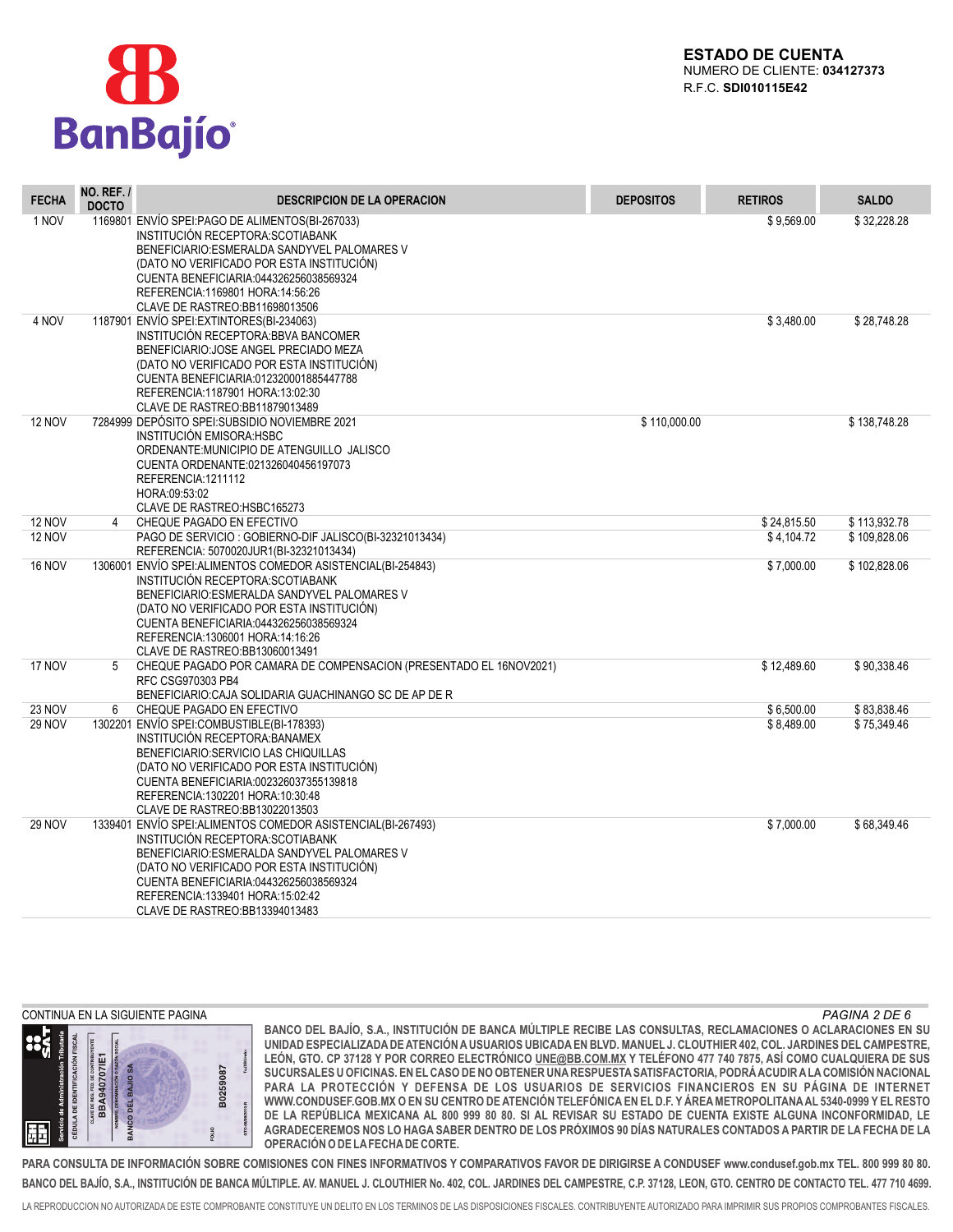

| <b>FECHA</b>  | <b>NO. REF. /</b><br><b>DOCTO</b>    | <b>DESCRIPCION DE LA OPERACION</b>                                                                                                                                                                                                              |                                                                                                                                                                                                                                                                                                                                                                                                                                                                                                                                                                                                                                                                                                                                                                                                                                                                                                                                                                                                                                                                                              | <b>DEPOSITOS</b>    | <b>RETIROS</b>                                                                                                   | <b>SALDO</b> |                   |
|---------------|--------------------------------------|-------------------------------------------------------------------------------------------------------------------------------------------------------------------------------------------------------------------------------------------------|----------------------------------------------------------------------------------------------------------------------------------------------------------------------------------------------------------------------------------------------------------------------------------------------------------------------------------------------------------------------------------------------------------------------------------------------------------------------------------------------------------------------------------------------------------------------------------------------------------------------------------------------------------------------------------------------------------------------------------------------------------------------------------------------------------------------------------------------------------------------------------------------------------------------------------------------------------------------------------------------------------------------------------------------------------------------------------------------|---------------------|------------------------------------------------------------------------------------------------------------------|--------------|-------------------|
| <b>29 NOV</b> |                                      | INSTITUCIÓN RECEPTORA: SCOTIABANK<br>BENEFICIARIO: ESMERALDA SANDYVEL PALOMARES V<br>(DATO NO VERIFICADO POR ESTA INSTITUCIÓN)<br>CUENTA BENEFICIARIA:044326256038569324<br>REFERENCIA:1316301 HORA:15:04:08<br>CLAVE DE RASTREO: BB13163013479 | 1316301 ENVÍO SPEI: ALIMENTOS PARA EL COMEDOR ASISTENCIAL (BI-264203)                                                                                                                                                                                                                                                                                                                                                                                                                                                                                                                                                                                                                                                                                                                                                                                                                                                                                                                                                                                                                        |                     |                                                                                                                  | \$11,722.00  | \$56,627.46       |
| <b>30 NOV</b> | 8                                    | CHEQUE PAGADO EN EFECTIVO                                                                                                                                                                                                                       |                                                                                                                                                                                                                                                                                                                                                                                                                                                                                                                                                                                                                                                                                                                                                                                                                                                                                                                                                                                                                                                                                              |                     |                                                                                                                  | \$29,148.83  | \$27,478.63       |
| <b>30 NOV</b> | 9                                    | CHEQUE PAGADO EN EFECTIVO                                                                                                                                                                                                                       |                                                                                                                                                                                                                                                                                                                                                                                                                                                                                                                                                                                                                                                                                                                                                                                                                                                                                                                                                                                                                                                                                              |                     |                                                                                                                  | \$5,105.28   | \$22,373.35       |
| <b>30 NOV</b> |                                      |                                                                                                                                                                                                                                                 | INTERESES NETOS DEVENGADOS DE SU CUENTA MAESTRA                                                                                                                                                                                                                                                                                                                                                                                                                                                                                                                                                                                                                                                                                                                                                                                                                                                                                                                                                                                                                                              |                     | \$0.55                                                                                                           |              | \$22.373.90       |
|               |                                      | <b>SALDO INICIAL \$45,684.61</b><br><b>DEPOSITOS \$110,000.55</b>                                                                                                                                                                               |                                                                                                                                                                                                                                                                                                                                                                                                                                                                                                                                                                                                                                                                                                                                                                                                                                                                                                                                                                                                                                                                                              |                     | <b>SALDO TOTAL*</b><br>TOTAL DE MOVIMIENTOS EN EL PERIODO                                                        |              | \$22,373.90<br>17 |
|               | \$0.00<br><b>RETIROS EN EFECTIVO</b> | \$0.00<br>*COMISIONES<br>*LAS COMISIONES NO INCLUYEN IVA. ESTE SE ENCUENTRA<br>REPRESENTADO EN LA COLUMNA "OTROS CARGOS"                                                                                                                        | \$133,311.26<br>\$22,373.90<br>OTROS CARGOS<br><b>SALDO ACTUAL</b><br><b>ESTE DOCUMENTO ES UNA REPRESENTACION IMPRESA DE UN CFDI</b>                                                                                                                                                                                                                                                                                                                                                                                                                                                                                                                                                                                                                                                                                                                                                                                                                                                                                                                                                         |                     | <b>CHEQUES EMITIDOS EN EL PERIODO</b><br><b>CHEQUES EXENTOS DE COMISION</b><br><b>CHEQUES SUJETOS A COMISION</b> |              | 5<br>5<br>0       |
|               |                                      | <b>NUMERO DE CERTIFICADO</b>                                                                                                                                                                                                                    | <b>LUGAR DE EXPEDICION</b>                                                                                                                                                                                                                                                                                                                                                                                                                                                                                                                                                                                                                                                                                                                                                                                                                                                                                                                                                                                                                                                                   |                     | <b>FECHA Y HORA DE EXPEDICION</b>                                                                                |              | <b>CODIGO</b>     |
|               |                                      | 00001000000404144372                                                                                                                                                                                                                            | LEON, GUANAJUATO                                                                                                                                                                                                                                                                                                                                                                                                                                                                                                                                                                                                                                                                                                                                                                                                                                                                                                                                                                                                                                                                             |                     | 2021-12-02T13:11:16                                                                                              |              |                   |
|               |                                      | NO. DE SERIE DEL CERTIFICADO DEL SAT                                                                                                                                                                                                            | <b>FOLIO FISCAL</b>                                                                                                                                                                                                                                                                                                                                                                                                                                                                                                                                                                                                                                                                                                                                                                                                                                                                                                                                                                                                                                                                          |                     | FECHA Y HORA DE CERTIFICACION                                                                                    |              |                   |
|               |                                      | 00001000000508680266                                                                                                                                                                                                                            | 572A696A-4D53-46C1-ABCF-4D8D1106872C                                                                                                                                                                                                                                                                                                                                                                                                                                                                                                                                                                                                                                                                                                                                                                                                                                                                                                                                                                                                                                                         |                     | 2021-12-02T13:20:40                                                                                              |              |                   |
|               |                                      | <b>REGIMEN FISCAL</b>                                                                                                                                                                                                                           | <b>METODO DE PAGO</b>                                                                                                                                                                                                                                                                                                                                                                                                                                                                                                                                                                                                                                                                                                                                                                                                                                                                                                                                                                                                                                                                        |                     | <b>NUMERO DE CUENTA</b>                                                                                          |              |                   |
|               |                                      | 601                                                                                                                                                                                                                                             | PUE TRANSFERENCIA ELECTRONICA                                                                                                                                                                                                                                                                                                                                                                                                                                                                                                                                                                                                                                                                                                                                                                                                                                                                                                                                                                                                                                                                |                     |                                                                                                                  |              |                   |
|               |                                      |                                                                                                                                                                                                                                                 | <b>SELLO DIGITAL DEL CFDI</b>                                                                                                                                                                                                                                                                                                                                                                                                                                                                                                                                                                                                                                                                                                                                                                                                                                                                                                                                                                                                                                                                |                     |                                                                                                                  |              |                   |
| $\equiv$      |                                      |                                                                                                                                                                                                                                                 | ZZ4S5wgZeBEAaPrEkWARnp+Olwo3iGm3tvsgE1G7c0x9FFZN+0jAwN0AjgA4Yk6VTWSUnFZFP2DqD4NPjfjGvAgjyCDxGVyE/ulURVdi58hTtPMTAwRz<br>MsPJFAK7l6DBMq6cJOYYiuoaPPlaJ4Xt5e+RXQQ4O9aHnUaeNEP499Xel66UfDx1kQrSATBhJWPl4b1ueF8ly64EG+xfxHh/yq55q06ECws/hHNqR7nWA<br>zX90ubC6rBWBWoSoR8v6VawNPeBDO7KHcMi0guVCXVdaC/WOdS1Cgnj83E+WarBRvmf/H6wDWFUyh8K3w6DxGQdATGCHzLCd6LDOz7Vf+PKTw=<br><b>SELLO DIGITAL</b><br>SjUVygUU4oXxZByKRKPIBtDoKMNYbzVL/1ji/KZIUFo2oDOVEzVfMHQOl9vtAFng2HIZLOdzfmIEZkIO+2bQ9q1D3h6/DS1T4Q0adTjzGRys5fPMFoJBi14O<br>sciV8xuC12BHLRCWKDdzQu8SIP+uQIxpclXErifx6F0ASkHDhafPsO5+ftTlBQ7P9ihK0Gk/KBz1iTbaYtOmVfRfub8H17coL0oDG39PeBHhkZ8TDhranG6m<br>J1ThGKkIFyuf4V73EPavHCwN5pKP2SI1esCZQQsPqV3ooLVoE0cF8pFhyPXmau6QKnBMIWlhsWOEgdithaJskDJkQoqW1vBNyjiKmQ==<br>CADENA ORIGINAL DEL COMPLEMENTO DE CERTIFICACION DIGITAL DEL SAT<br>  1.1 572A696A-4D53-46C1-ABCF-4D8D1106872C 2021-12-02T13:20:40 BBA940707IE1 SjUVygUU4oXxZByKRKPIBtDoKMNYbzVL/1ji/KZIUFo2oDOVE<br>zVfMHQOl9vtAFng2HIZLOdzfmIEZkIO+2bQ9q1D3h6/DS1T4Q0adTjzGRys5fPMFoJBi14OsciV8xuC12BHLRCWKDdzQu8SIP+uQIxpclXErifx6F0ASkHDh |                     |                                                                                                                  |              |                   |
|               |                                      |                                                                                                                                                                                                                                                 |                                                                                                                                                                                                                                                                                                                                                                                                                                                                                                                                                                                                                                                                                                                                                                                                                                                                                                                                                                                                                                                                                              |                     |                                                                                                                  |              |                   |
| <b>CUENTA</b> | afPsO5+ftTIII                        |                                                                                                                                                                                                                                                 | CUENTA MAESTRA 0341273730102                                                                                                                                                                                                                                                                                                                                                                                                                                                                                                                                                                                                                                                                                                                                                                                                                                                                                                                                                                                                                                                                 |                     | <b>GAT NOMINAL<sup>3</sup> ANTES DE IMPUESTOS</b>                                                                |              | 0.00%             |
|               | <b>CLABE INTERBANCARIA1</b>          |                                                                                                                                                                                                                                                 | 030326900028729638                                                                                                                                                                                                                                                                                                                                                                                                                                                                                                                                                                                                                                                                                                                                                                                                                                                                                                                                                                                                                                                                           |                     | <b>GAT REAL<sup>4</sup> ANTES DE IMPUESTOS</b>                                                                   |              | $-3.72%$          |
|               |                                      | SALDO PROMEDIO MENSUAL MINIMO REQUERIDO                                                                                                                                                                                                         | \$5.000.00                                                                                                                                                                                                                                                                                                                                                                                                                                                                                                                                                                                                                                                                                                                                                                                                                                                                                                                                                                                                                                                                                   | <b>RENDIMIENTOS</b> |                                                                                                                  |              | \$0.00            |
| <b>MONEDA</b> | <b>FECHA DE CORTE</b>                |                                                                                                                                                                                                                                                 | <b>PESOS</b><br>30 NOVIEMBRE 2021                                                                                                                                                                                                                                                                                                                                                                                                                                                                                                                                                                                                                                                                                                                                                                                                                                                                                                                                                                                                                                                            |                     | <b>COMISIONES EFECTIVAMENTE COBRADAS</b>                                                                         |              | \$0.00            |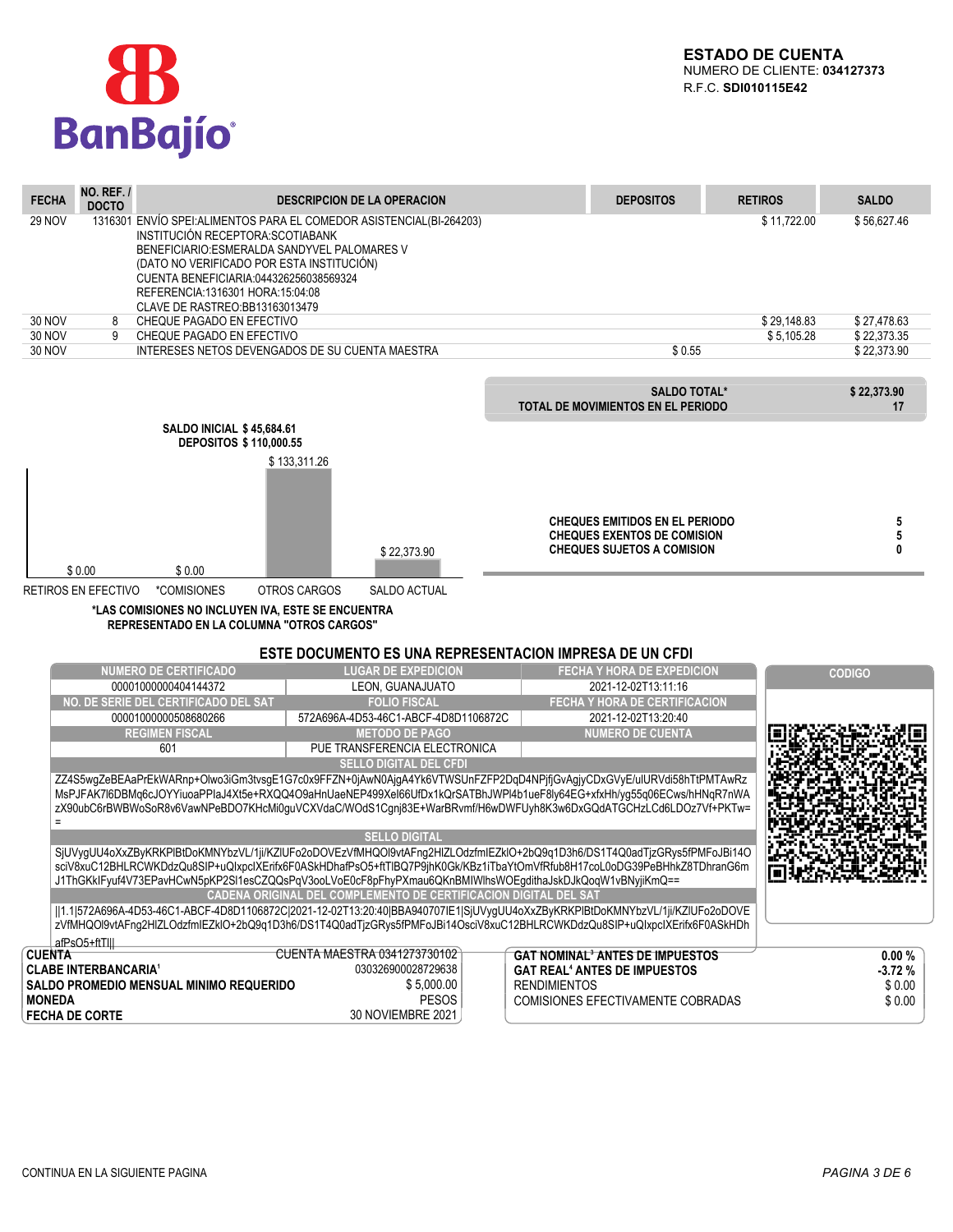



SIN COMISIONES

IMPORTE TOTAL DE COMISIONES  $$ 0.00$   $$ 0.00$   $$ 0.00$   $$ 0.00$ 

# **RESUMEN DE CARGOS OBJETADOS POR EL CLIENTE**

| <b>FECHA DE TRANSACCION</b> | <b>MONTO EN DISPUTA</b><br><b>TIPO DE PRODUCTOS</b> |  | <b>DESCRIPCION</b>          |
|-----------------------------|-----------------------------------------------------|--|-----------------------------|
|                             |                                                     |  | NO EXISTEN CARGOS OBJETADOS |



**BANCO DEL BAJÍO, S.A., INSTITUCIÓN DE BANCA MÚLTIPLE RECIBE LAS CONSULTAS, RECLAMACIONES O ACLARACIONES EN SU UNIDAD ESPECIALIZADA DE ATENCIÓN A USUARIOS UBICADA EN BLVD. MANUEL J. CLOUTHIER 402, COL. JARDINES DEL CAMPESTRE,** LEÓN, GTO. CP 37128 Y POR CORREO ELECTRÓNICO UNE@BB.COM.MX Y TELÉFONO 477 740 7875, ASÍ COMO CUALQUIERA DE SUS **SUCURSALES U OFICINAS. EN EL CASO DE NO OBTENER UNA RESPUESTA SATISFACTORIA, PODRÁ ACUDIR A LA COMISIÓN NACIONAL PARA LA PROTECCIÓN Y DEFENSA DE LOS USUARIOS DE SERVICIOS FINANCIEROS EN SU PÁGINA DE INTERNET WWW.CONDUSEF.GOB.MX O EN SU CENTRO DE ATENCIÓN TELEFÓNICA EN EL D.F. Y ÁREA METROPOLITANA AL 5340-0999 Y EL RESTO DE LA REPÚBLICA MEXICANA AL 800 999 80 80. SI AL REVISAR SU ESTADO DE CUENTA EXISTE ALGUNA INCONFORMIDAD, LE AGRADECEREMOS NOS LO HAGA SABER DENTRO DE LOS PRÓXIMOS 90 DÍAS NATURALES CONTADOS A PARTIR DE LA FECHA DE LA OPERACIÓN O DE LAFECHADE CORTE.**

**BANCO DEL BAJÍO, S.A., INSTITUCIÓN DE BANCA MÚLTIPLE. AV. MANUEL J. CLOUTHIER No. 402, COL. JARDINES DEL CAMPESTRE, C.P. 37128, LEON, GTO. CENTRO DE CONTACTO TEL. 477 710 4699. PARA CONSULTA DE INFORMACIÓN SOBRE COMISIONES CON FINES INFORMATIVOS Y COMPARATIVOS FAVOR DE DIRIGIRSE A CONDUSEF www.condusef.gob.mx TEL. 800 999 80 80.**

LA REPRODUCCION NO AUTORIZADA DE ESTE COMPROBANTE CONSTITUYE UN DELITO EN LOS TERMINOS DE LAS DISPOSICIONES FISCALES. CONTRIBUYENTE AUTORIZADO PARA IMPRIMIR SUS PROPIOS COMPROBANTES FISCALES.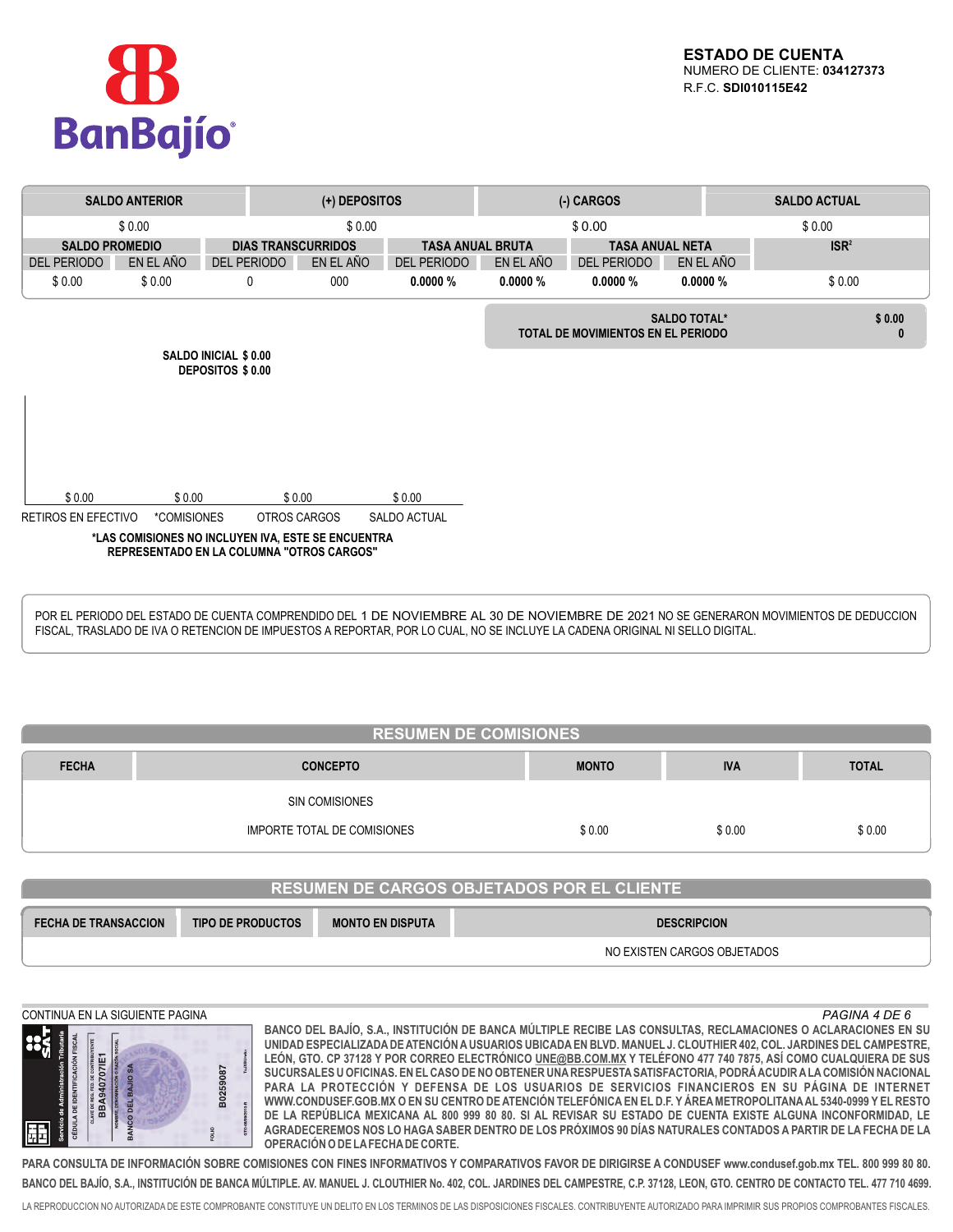

**ESTADO DE CUENTA** NUMERO DE CLIENTE: **034127373** R.F.C. **SDI010115E42**